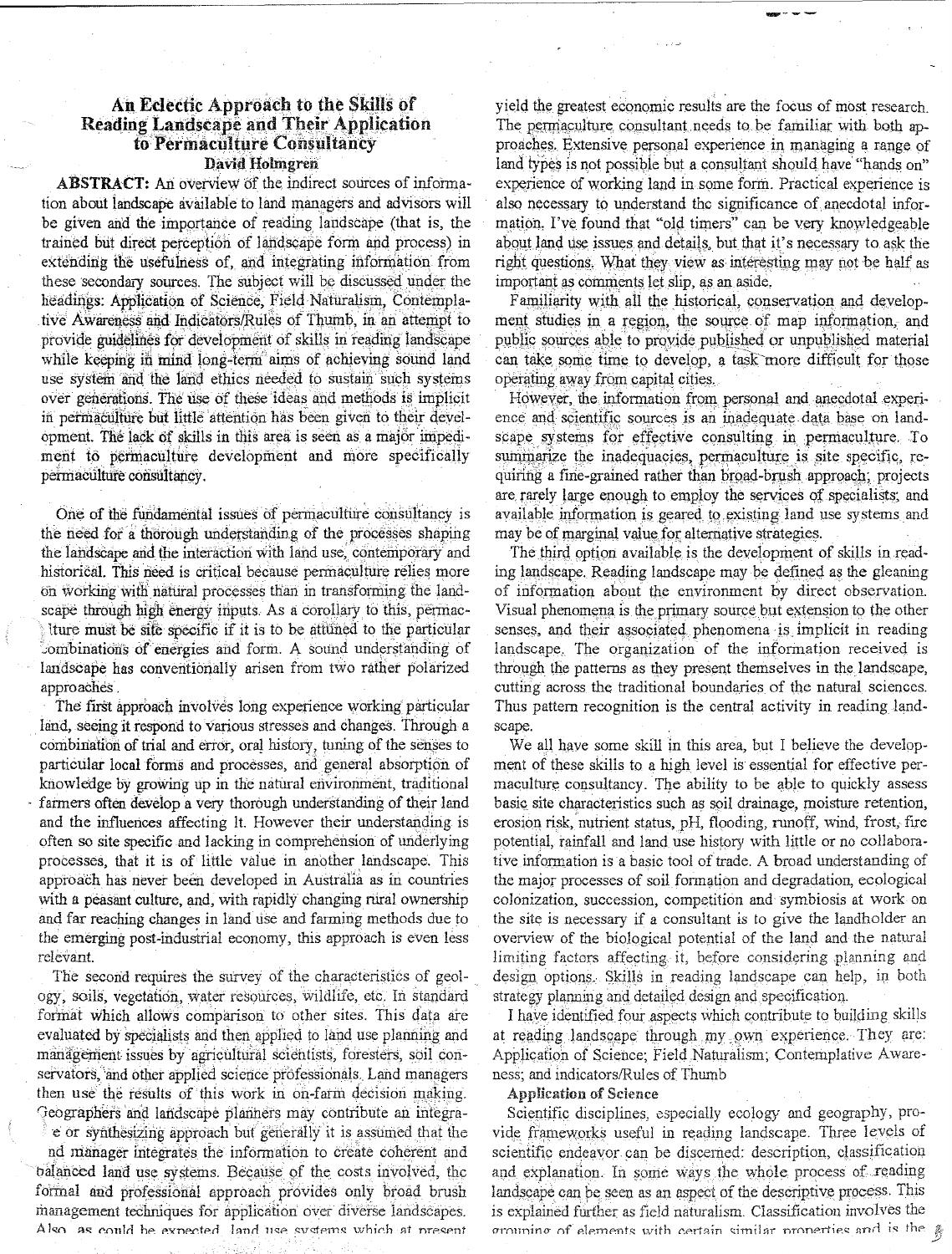way science organizes the diverse phenomena of nature into handleable subjects. The third and most advanced level is the theoretical-predictive form. Theoretical science recognizes the underlying relationships between structure and movement in spatial processes and through abstraction seeks to explain these.

Classification: Questions such as, what eucalypt species is that? constantly arise in studying landscape. By noting recognized diagnostic features used in the relevant taxonomic system, identification is possible using references and keys. Once identified a range of published and other authoritative information about the type or species can be referred to. Given that it may be time consuming to refer to specialists for identification of "species" of rocks, soils, plants, and animals, a consultant should, ideally be capable of this for the region covered. Although not reading landscape, this is a companion skill expanding the usefulness of pattern recognition. More general classification systems help us to recognize processes and phenomena in the field, e.g. eutrophication in a lake or river or sheet erosion in a paddock. In soil science quite an elaborate system of taxonomy has developed, similar to the taxonomy of plants and animals, but validity and usefulness of the system is uncertain.

The assumption that existing soil types have a direct relationship to soil origin and development appears to be very questionable. In fields where taxonomy is more soundly based, such as botany, scientists are inclined to believe the classification system is reality itself rather than a construct of our minds. In making use of scientific classification we should never fall into this trap.

Scientific theory-explanation and prediction.

Many areas of landscape interpretation are still without wellformalized theories useful in explanation and prediction. Most theories which are of direct interest come from the two integrative disciplines of ecology and geography, (e.g. ecological succession, watershed evolution and location theory).

ideally, consultants should have a working knowledge of the theoretical aspects of these two disciplines. That means understanding just what phenomena a theory does and does not explain, and being able to make practical use of it to explain and predict, rather than the "garbage in garbage out" process so common at institutions of learning. This working knowledge is best achieved by constantly testing theory against observations in the field. All too often land managers and their advisors have a poor understanding of fundamental landscape processes and academics have little direct experience of the phenomena in context. As with the use of taxonomic classification the application and testing of theory is hardly reading landscape, but it helps make sense of the chaos of undisciplined observation. When practiced as a matter of course it can lead to the formulation of hypotheses which are useful within the range of the consultant's work, even if they do not represent an advance in general theory. This can be achieved, not because the consultant has become an expert in the particular field but because of the cross-fertilization of ideas from fields academically isolated from one another.

# **Field Naturalism**

This involves the skills of careful observation and recording the landscape. The intention is to experience the diversity of nature first hand, learning to move carefully, patiently watch (and listen, feel, taste and smell) and objectively record. There need be no other particular purpose. This activity may reinforce the theoretical understanding of landscane or if may simply remind us of the

metaphysical mystery of nature. I record wild and cultivated landscapes with a camera and notebook, occasionally sketching or taking samples. Sometimes I simply photograph the beaut other times I take shots for historical record to see the cha with the passing of seasons or years. On ocher occasions I attempt to capture a subject which clearly illustrates process through form, something most people find hard to see (maybe you have noticed that permaculture gardens are difficult to portray on film because the forms are not distinct and the most interesting aspects involving process may not be visible.

16

Ą  $\frac{8}{8}$   $\epsilon'$ 

Bushwalking without particular goals or targets, especially away from tracks is useful in developing a familiarity with landscape. So many people who bushwalk isolate themselves from the environment by strenuous endeavors which literally shut down the senses, and rigid targets and timetables which reinforce everyday patterns of work from familiar man-made environments. Although wild landscapes can provide great stimulation, we should keep our field naturalist's eye fully focused even in built-up city spaces. It is the ways in which nature adapts to mankind's activities and structures that are often most instructive in the design of cultivated ecosystems which can reflect a working with nature rather than against it. Thus, I often find delight in urban wasteland and the marginal spaces on otherwise carefully managed farms and old abandoned gardens. Weeds (from herbs to trees) are remarkably instructive on history of land use and abuse and Nature's ability to repair and heal. Militaristic thinking about weeds, whether motivated by "ecological morals" or exploitative greed is counterproductive in understanding landscape. The challenge of weeds is firstly to understand the processes of d bance and degradation they are responding to and then hove harness their healing work for a rapid succession to a more advanced and productive state. These insights are much assisted by "seeing it from the weeds' point of view". Thus the field naturalist approach allows us to identify with any and all lifeforms independent of whether they are beautiful or ugly, rare or ubiquitous, useful or noxious, to help broaden our perspective and in the long term act more effectively in creating and managing cultivated ecosystems.

#### **Contemplative Awareness**

This is where the mind is out of gear but the senses are fully attuned. No purpose or objective directs the thoughts which come and go. Mountain tops seem particularly favorable places for this state of mind. The distance allows us to see the woods instead of the trees, and the view from above gives a new insight into the broad patterns of landscape and our place in them. Looking down, we can recognize from new perspectives. places we think we know, see the connectedness of the landscape in other ways than the linear imagery of foottracks and highways. As terrestrial creatures we live on a two-dimensional curved surface where everything is in front of everything else. What is most noticeable is the interface between terrestrial features and the atmosphere: the skyline. Although very revealing, this view shows little of the complexity of the spatial connection between elements on the surface. As George Gester shows in his incredible book of  $\ell$ photographs, Grand Design, The Earth From Above, the b view seems to X-ray the landscape revealing previously hic forces, structures and processes. Is it any wonder that people have traditionally regarded mountain tops as closer to God?